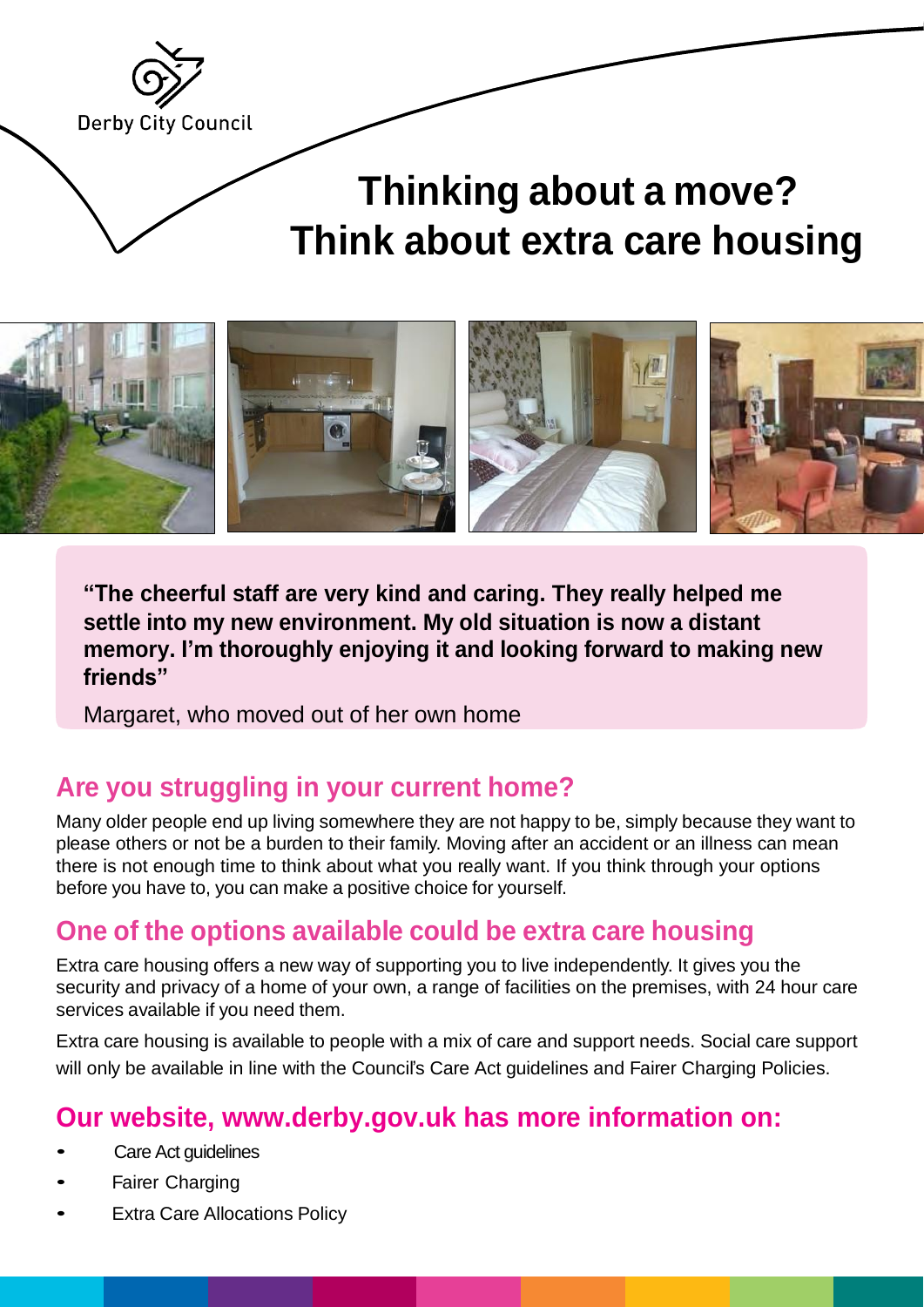### **How is extra care housing different to a residential care home?**

Extra care housing is different because:

- you have your own front door you decide who comes in
- couples and friends can stay together
- there is <sup>a</sup> mix of able and less able older people
- <sup>24</sup> hour care services are available if you need them
- you get support to keep your independence
- you live in a self-contained flat
- you have <sup>a</sup> tenancy or part own
- you can join in social activities or you can be private
- you have control over your finances
- you have security  $-$  the aim is a home for life
- you have 'a home to live in' not 'live in <sup>a</sup> home'.

### **Why should I choose extra care housing?**

You may be thinking of moving or having to leave your current home because of life changes or health problems. Or you may simply be unhappy with where you are living now. If you value your independence and privacy and want control and choices in your life, think about extra care housing.

All offer independent flats for sale or rent. What all residents of extra care housing have in common is the security of owning or renting your own home, control over your finances and the peace of mind that goes with having 24-hour care and support available on site.

You can choose who provides your care in your home.

To qualify to live in Extra Care, you should be:

- aged 55or over \*
- have <sup>a</sup> need for more appropriate housing
- have care and support needs
- meet the Council's Care Act criteria



In exceptional circumstances people younger than 55 could also qualify



**"I couldn't wish to live anywhere better. I have my own space, my own front door and support and friendship when I need it.**

**My visitors are welcome to come and see me and we can use the facilities together" Harold, who was unable to return home and moved into Residential Care before moving again to Extra Care.**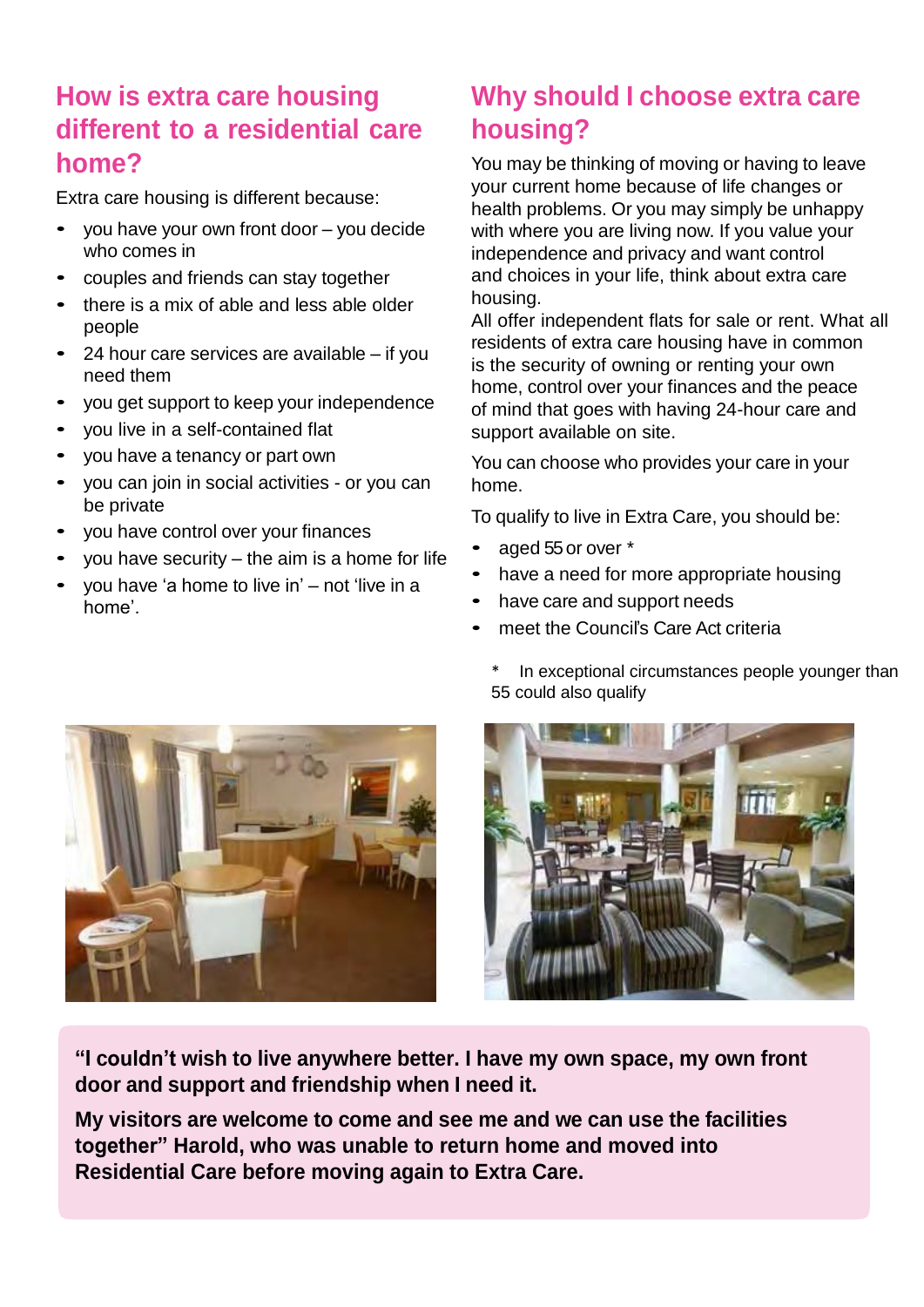### **What costs are involved with extra care housing?**

The amount you pay will vary depending on your individual situation and your income. You may have to pay for all the costs, or you may be entitled to benefits to meet some or all of the cost.



There are four elements to the cost of extra care housing:

- 1. The cost of renting or shared ownership (part buying) the flat
- 2. The service charges associated with the flat, for maintenance and any communal facilities such as gas and water
- 3. The charge for emergency support staff available 24 hours a day
- 4. Your individual care and support costs you could qualify for funded support for this from the Council under the Care Act.

## **Affordablerent**

You can pay rent under a tenancy agreement. The sites are all provided by a housing association so the rents are set at levels regarded as 'affordable'.

## **What is shared ownership?**

This is the option to part-buy and part-rent your home. This way enables you to keep some equity in the property.

### **"...enjoying the freedom with good support when I need it"**

Barry, who moved from Residential Care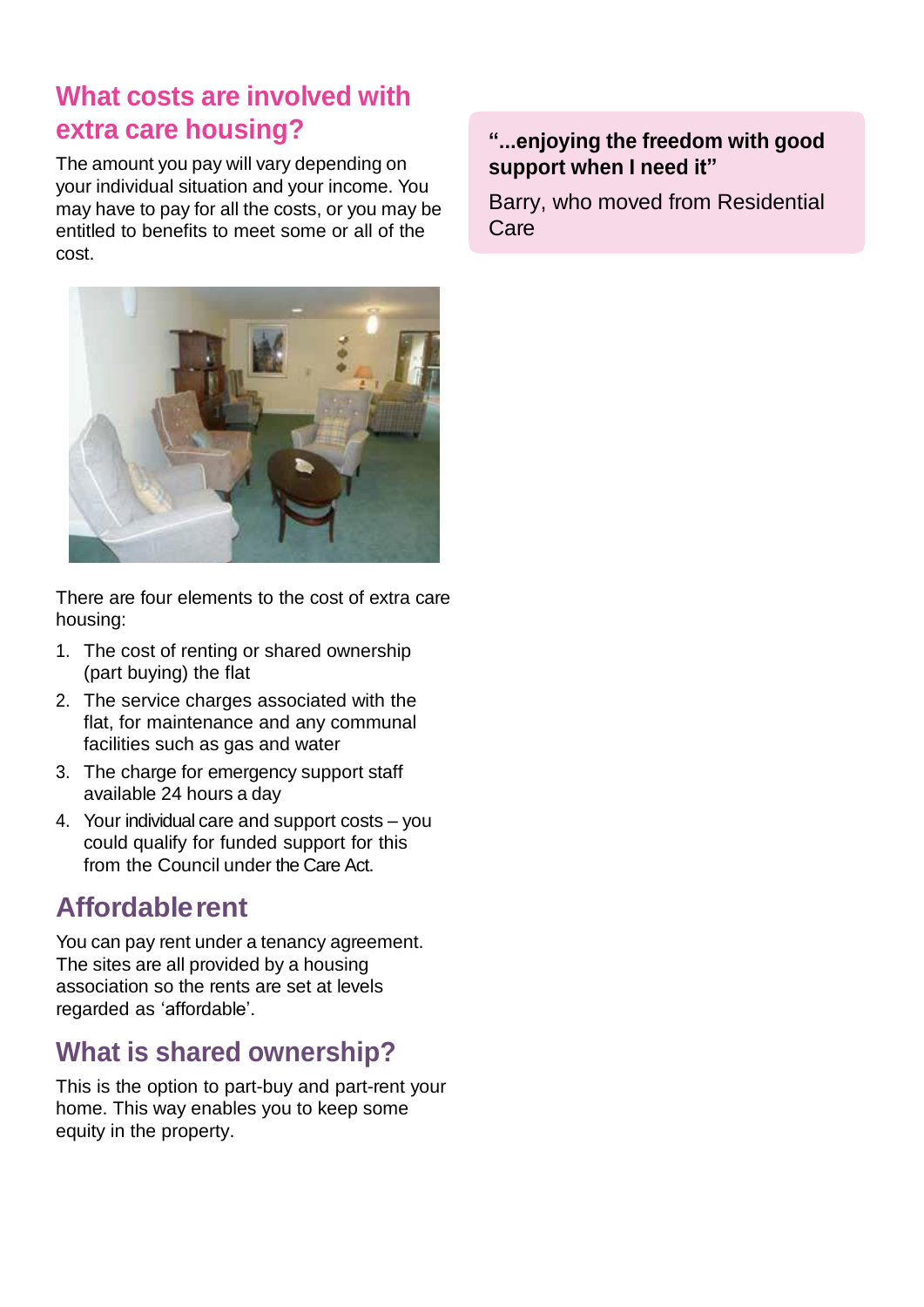## **Where is extra care housing in Derby?**

#### **Handyside Court, Rowena Close, Alvaston.**

The scheme is owned by Housing and Care 21. There are 38 one and two bedroom flats, available for rent. There is a restaurant, shop, hairdressers, communal lounge, conservatory, activity and meeting rooms. Set in a secure complex with pretty sun trap gardens.

### **Cedar House, Leylands Estate, Darley Abbey.**

Retail Trust own, rent and manage Cedar House which consists of 38 one bedroom flats. The Leylands is a beautiful 10 acre estate with landscaped gardens and many facilities on site, such as restaurant, bar, shop, laundry, hairdressing salon with alternative therapies practitioner plus a variety of activity / meeting rooms and a large conference hall.

#### **Greenwich Gardens, Hanwell Way, Mackworth.**

The scheme is owned by Sanctuary Housing. There are 98 one and two bedroom flats. Twenty of the flats are for sale on a shared ownership basis which means they are available to part rent and part buy. There is a restaurant, shop, cinema room, library, activity and meeting rooms and a coffee lounge. There is a lively residents committee.

#### **Sunnyfield, Sunnyhill, Grange Avenue,**

A new complex of 70 two bedroomed apartments run by Housing and Care 21 with stylish décor, hairdressers, shop and a restaurant on site. It offers residents security, independence and a real sense of community.

#### **Parklands View, Bath Street – opening May 2016**

The scheme will be managed by Derby Homes and there will be 82 two bedroom apartments with on-site communal facilities. 62 apartments will be affordable rented and 20 will be on shared ownership basis. Set close to fabulous Darley Park and the River Derwent.

**All extra care housing in Derby has a 24 hour on-site care team who can provide care and respond to emergencies.**